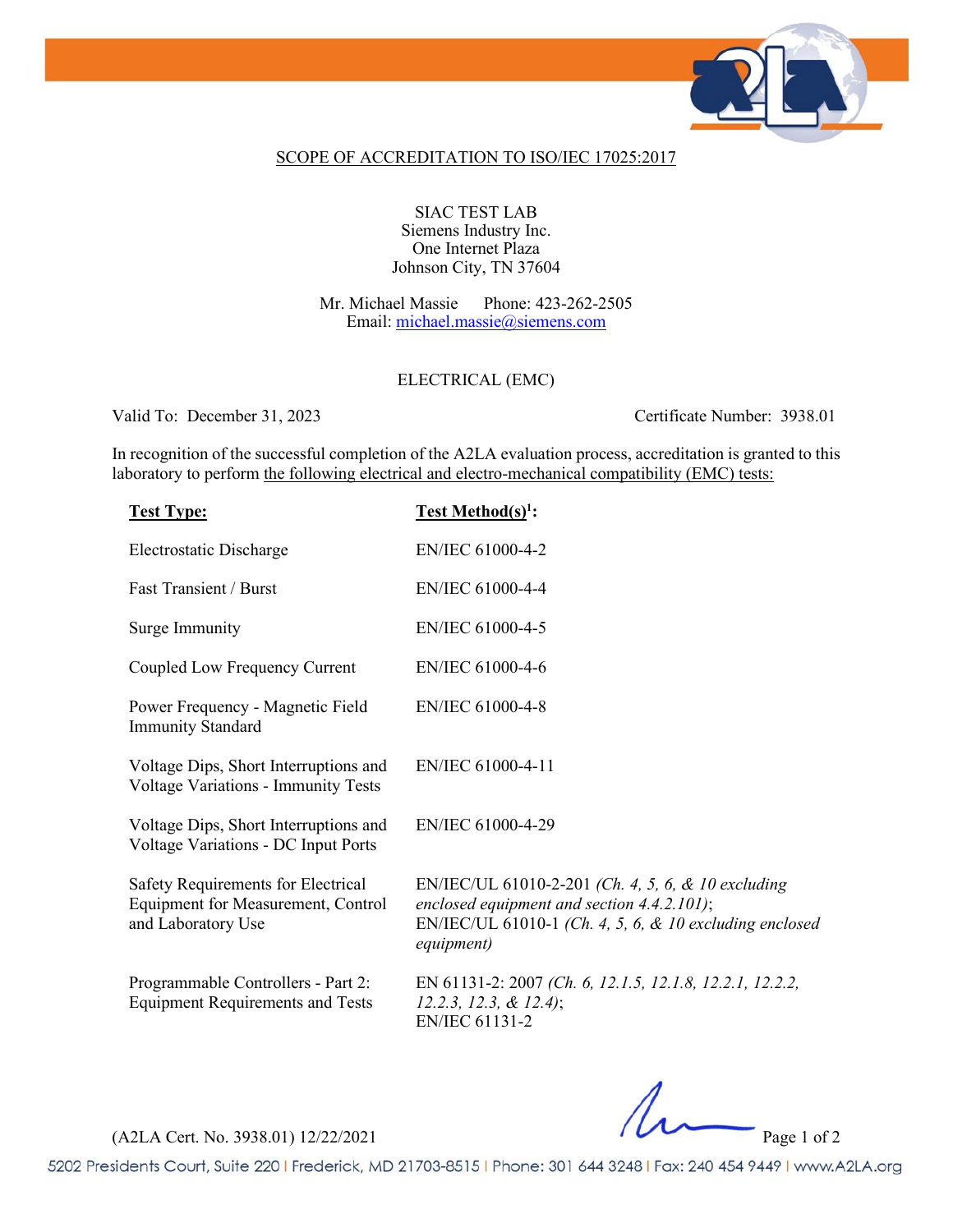## **Test Type: Test Method(s)1 :**

| Electromagnetic Compatibility of<br>Multimedia Equipment – Immunity<br>Requirements                                                                                                                                                       | CISPR 35 ( <i>Excluding 4.2.2.2 &amp; 4.2.7</i> );<br>KS C 9835 ( <i>Excluding 4.2.2.2 &amp; 4.2.7</i> ) |
|-------------------------------------------------------------------------------------------------------------------------------------------------------------------------------------------------------------------------------------------|----------------------------------------------------------------------------------------------------------|
| Part 6-2: Generic standards -<br>Immunity for industrial environments                                                                                                                                                                     | EN/IEC 61000-6-2 ( <i>Excluding IEC 61000-4-3</i> );<br>KS C 9610-6-2 ( <i>Excluding KS C 9610-4-3</i> ) |
| Part 3-1: Immunity requirements for<br>safety-related systems and for<br>equipment<br>intended to perform safety-related<br>functions (functional safety) – General<br>industrial applications                                            | EN/IEC 61326-3-1<br>(Excluding IEC 61000-4-3 & IEC 61000-4-16)                                           |
| Part 3-2: Immunity requirements for<br>safety-related systems and for<br>equipment<br>intended to perform safety-related<br>functions (functional safety) $-$<br>Industrial<br>applications with specified<br>electromagnetic environment | EN/IEC 61326-3-2<br>$(Excluding IEC 61000-4-3)$                                                          |

<sup>1</sup> When the date, revision or edition of a test method standard is not identified on the scope of accreditation, the laboratory may use the version that immediately precedes the current version for a period of one year from the date of publication of the standard test method, per part C., Section 1 of A2LA *R101 - General Requirements - Accreditation of ISO-IEC 17025 Laboratories*.

 $(A2LA$  Cert. No. 3938.01) 12/22/2021 Page 2 of 2